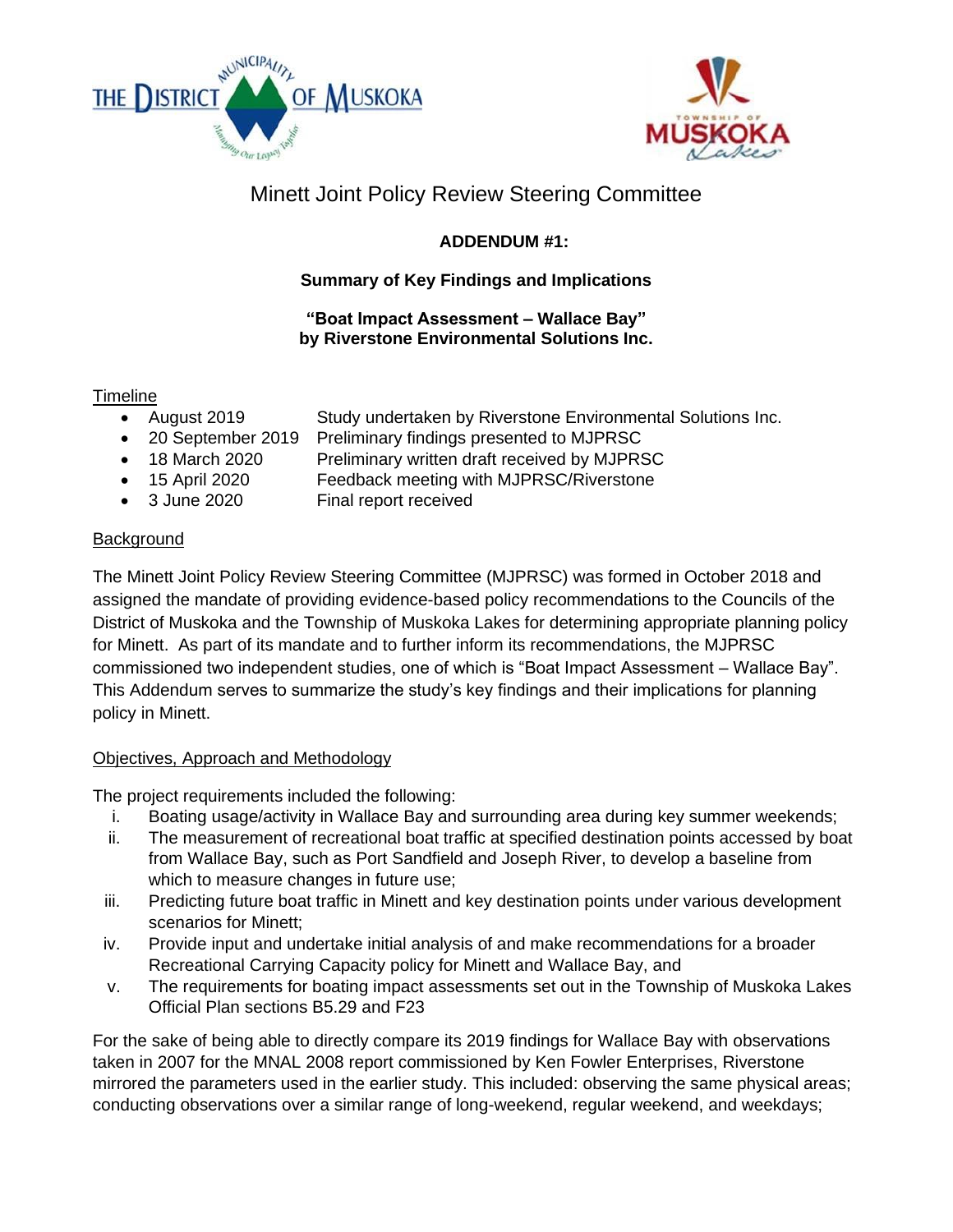



using the same "point count" methodology, and; applying the same size boat safety zones for calculating safe boating capacity. In addition, Riverstone carried out a literature review of best practices.

Additionally, while in the field, Riverstone concurrently measured boating activity using a "period count" methodology, which they believe more accurately depicts actual boating activity in an area. This was carried out in order to capture and describe boating activity in the most complete manner possible.

#### **Key Findings and Implications for Minett**

The MJPRSC finds that although Riverstone did not fulfill all of its desired requirements, (e.g. items iii and iv of the above list were not addressed), they were able to provide an up to date perspective on boating activity in the areas studied from which a number of important conclusions may be drawn.

#### **1) Boat Traffic has Increased Dramatically Since 2007 and Regularly Exceeds the Safe Boating Capacity of Wallace Bay**

Using the same "point count" methodology and safety standards as in 2007, Riverstone found that boating activity had increased by as much as double in 2019 (REI, pg.1). Using the preferred "period count" approach they conclude that boat traffic in Wallace Bay "regularly exceeds the available boating capacity", as shown in Figure 1.



**FIGURE 1** (REI, Fig.8).

Figure 8. Results of the recreational capacity of Study Area B during each period (Crossing Centre Line).